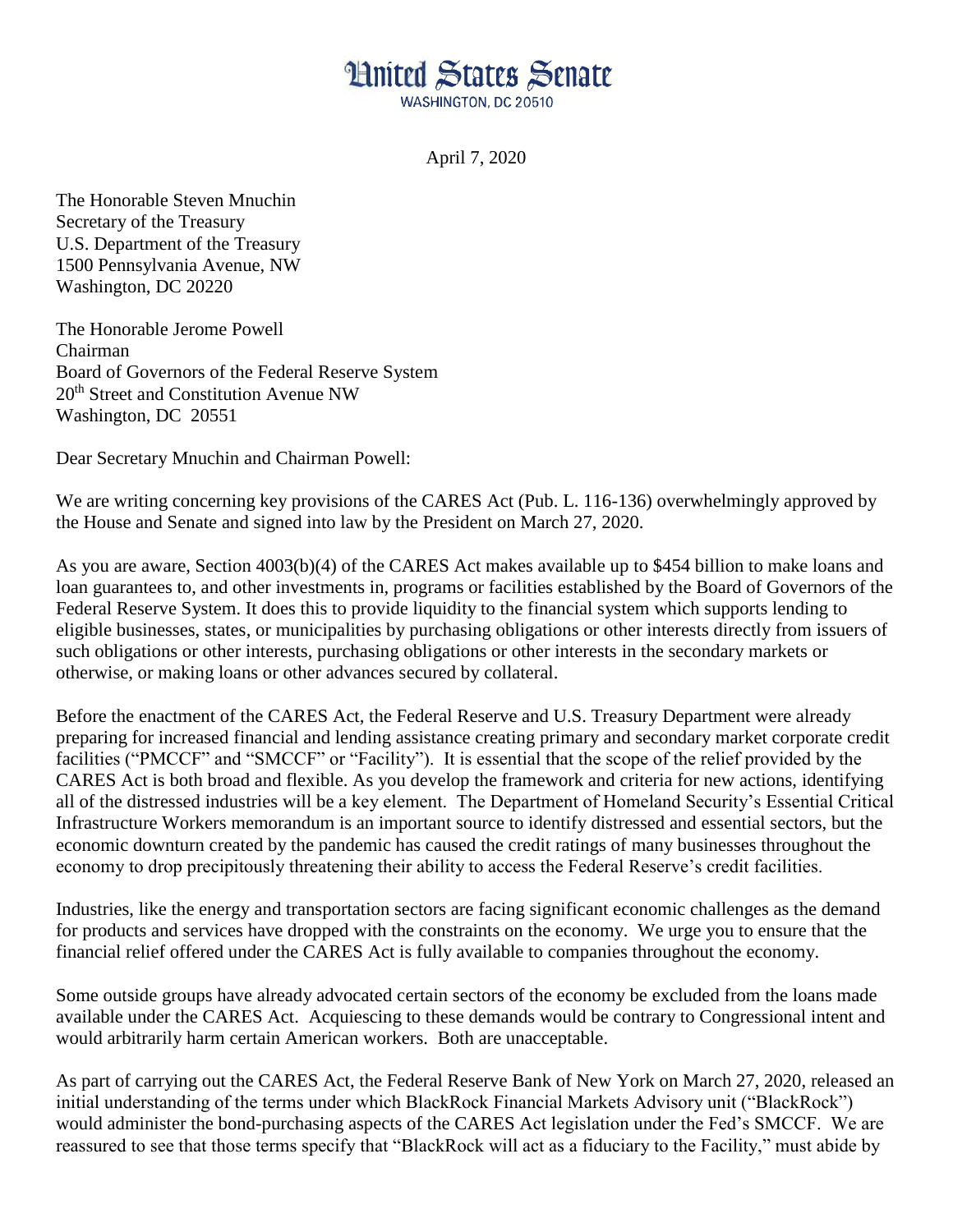stringent conflict of interest policies, and keep staff assigned to the SMCCF segregated from other BlackRock engagements and activities.

Earlier this year, BlackRock announced that it would remove from its discretionary active investment portfolios the public securities (both debt and equity) of certain companies. This was a decision made solely by BlackRock as an individual business decision. However, we believe the Federal Reserve should emphasize that, in carrying out its fiduciary duties on behalf of the SMCCF, to avoid conflicts of interest, BlackRock must act without regard to this or other investment policies BlackRock has adopted for its own funds.

This policy should apply to all private entities that are utilized in the execution of provisions of the CARES Act.

Congress intended wide-ranging relief to employers adversely affected by the COVID-19 crisis to be administered equitably. Similar principles should apply when the Federal Reserve implements other liquidity provisions such as direct loans.

Thank you for your leadership in this time of crisis for our country.

Sincerely,

 $\frac{1}{2}$ 

United States Senator United States Senator

 $\beta$  rule prove get  $\beta$ 

 $\sum_{i=1}^n x_i$ 

**Steve Daines** United States Senator United States Senator

 $\frac{1}{2}$  out  $\frac{1}{2}$  and  $\frac{1}{2}$ 

Dan Sullivan John Hoeven

Vin Cramer James M. Inhofe

Shelley Moore Capito John Barrasso, M.D. United States Senator **United States Senator** 

United States Senator United States Senator